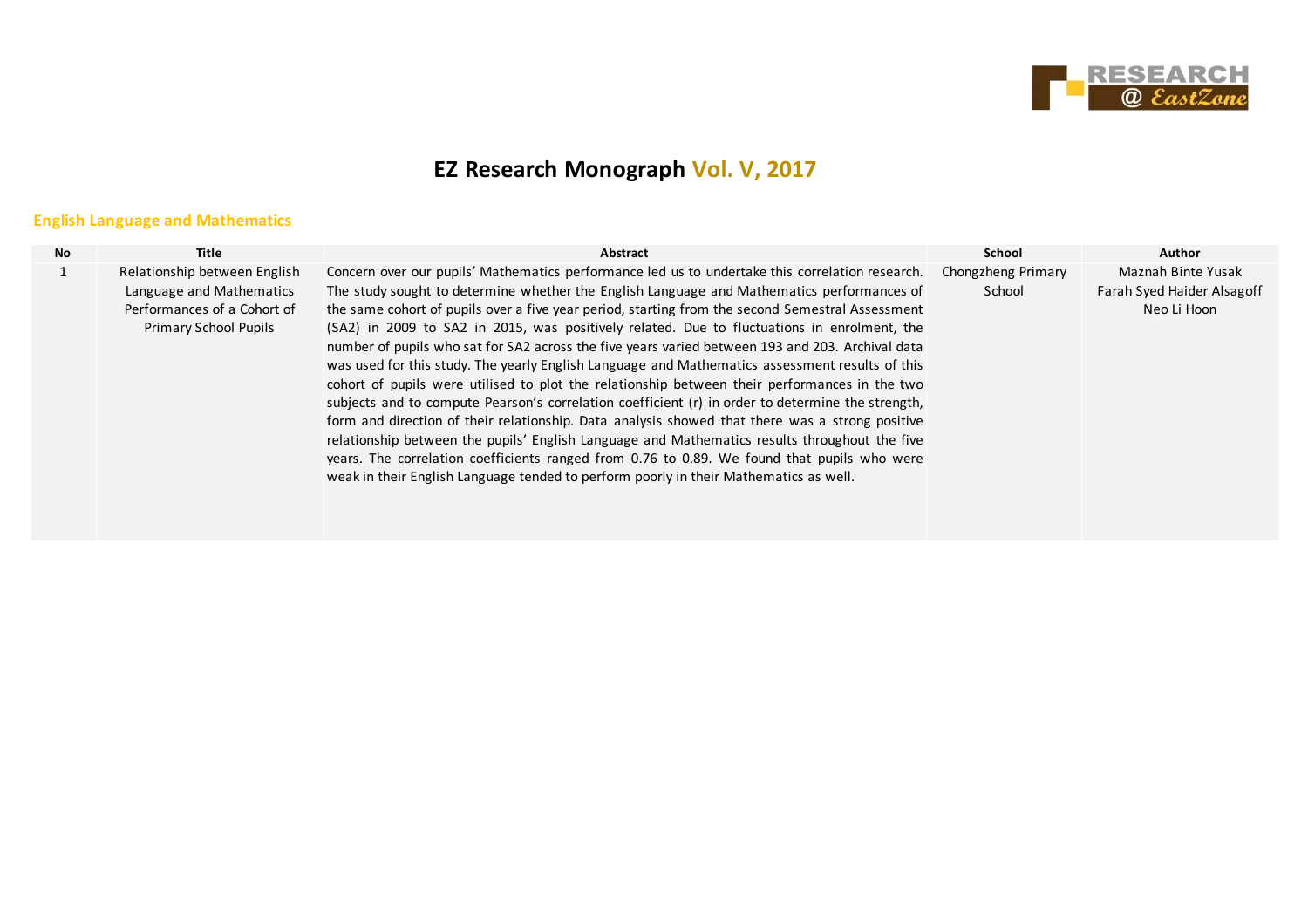

#### **Mathematics**

| No             | <b>Title</b>                                                                                     | Abstract                                                                                                                                                                                                                                                                                                                                                                                                                                                                                                                                                                                                                                                                                                                                                                                                                                                                                                                                                                                                                                                                                                                                                                                                                                                                                                                                                                                                                                                                                                                                                                                                                               | School                       | Author                                                          |
|----------------|--------------------------------------------------------------------------------------------------|----------------------------------------------------------------------------------------------------------------------------------------------------------------------------------------------------------------------------------------------------------------------------------------------------------------------------------------------------------------------------------------------------------------------------------------------------------------------------------------------------------------------------------------------------------------------------------------------------------------------------------------------------------------------------------------------------------------------------------------------------------------------------------------------------------------------------------------------------------------------------------------------------------------------------------------------------------------------------------------------------------------------------------------------------------------------------------------------------------------------------------------------------------------------------------------------------------------------------------------------------------------------------------------------------------------------------------------------------------------------------------------------------------------------------------------------------------------------------------------------------------------------------------------------------------------------------------------------------------------------------------------|------------------------------|-----------------------------------------------------------------|
| $\mathbf{1}$   | Low-Progress Pupils' Experiences in<br>Learning Mathematics                                      | The purpose of this research was to understand the mathematics experiences of our pupils with the view to<br>identifying the mediating factors affecting their success or failure in the subject. 33 participants for this<br>study came from a cohort of Primary 6 pupils who started their Primary 1 (Grade 1) schooling in year 2009.<br>They had failed their Primary 3 (Grade 3) and Primary 5 (Grade 5) Mathematics examinations. Focus group<br>discussions were conducted with the selected participants to collect data on their experiences in learning<br>mathematics. While the pupils liked Mathematics, many of them were anxious when faced with<br>challenging problem questions and concepts. Some of them attributed their past failures in Mathematics<br>to their own lack of good study habits. They liked Mathematics lessons which incorporated hands-on<br>activities, authentic data, and stories or analogies as they were engaged and were able to learn.<br>Mathematics teachers who inspired them to learn mathematics were strict and firm yet understanding,<br>patient and caring, and utilised co-operative teaching strategies as they preferred group work to individual<br>seatwork (work that can be done by a pupil at his or her seat in school without supervision). Out of the<br>three factors affecting underachievement in mathematics, namely, the pupil factor, the teacher factor and<br>the environmental factor (Suan, 2014), this study showed that the pupil factor and the teacher factor<br>strongly affected the Mathematics performance for this group of pupils in our school. | Chongzheng Primary<br>School | Maznah Binte Yusak<br>Farah Syed Haider Alsagoff<br>Neo Li Hoon |
| $\overline{2}$ | <b>Enhancing Primary Math Problem-</b><br>Solving Competencies-the<br>Flipped Classroom Approach | Making meaningful connections, understanding complex relationships and exercising analytical thinking St. Hilda's Primary School<br>are some of the skills sets which upper primary pupils (11- and 12-year olds) in Singapore need to acquire if<br>they are to solve mathematical problem sums successfully.<br>As Singapore moved into the second millennium, changes were made to the educational landscape such<br>that the teacher-centred experience in a traditional classroom was gradually evolving into one which was<br>more student-centric. The Singapore Ministry of Education's (SMOE) new initiatives, such as "Teach Less,<br>Learn More" (SMOE 2004) and "Thinking Schools, Learning Nation" (SMOE 1997), which sought to better<br>engage and encourage critical thinking in pupils, were a reflection of the new direction.<br>It was against such a backdrop that the researchers at St Hilda's Primary School decided to use the Flipped<br>Classroom to facilitate the ACTS Thinking Tool in improving pupils' mathematics problem-solving abilities.<br>This paper, therefore, is an attempt to assess the efficacy of the Flipped Classroom in enhancing pupils'<br>problem-solving competencies through the above-mentioned strategy in the following areas: pupils'<br>attitudes (engagement and motivation), metacognition, concept-attainment and academic achievement. It<br>also sought the parents' views on the Flipped Classroom as a pedagogical approach.                                                                                                                                         |                              | Long Hian Kum<br>Sri Asilah Binte Subari                        |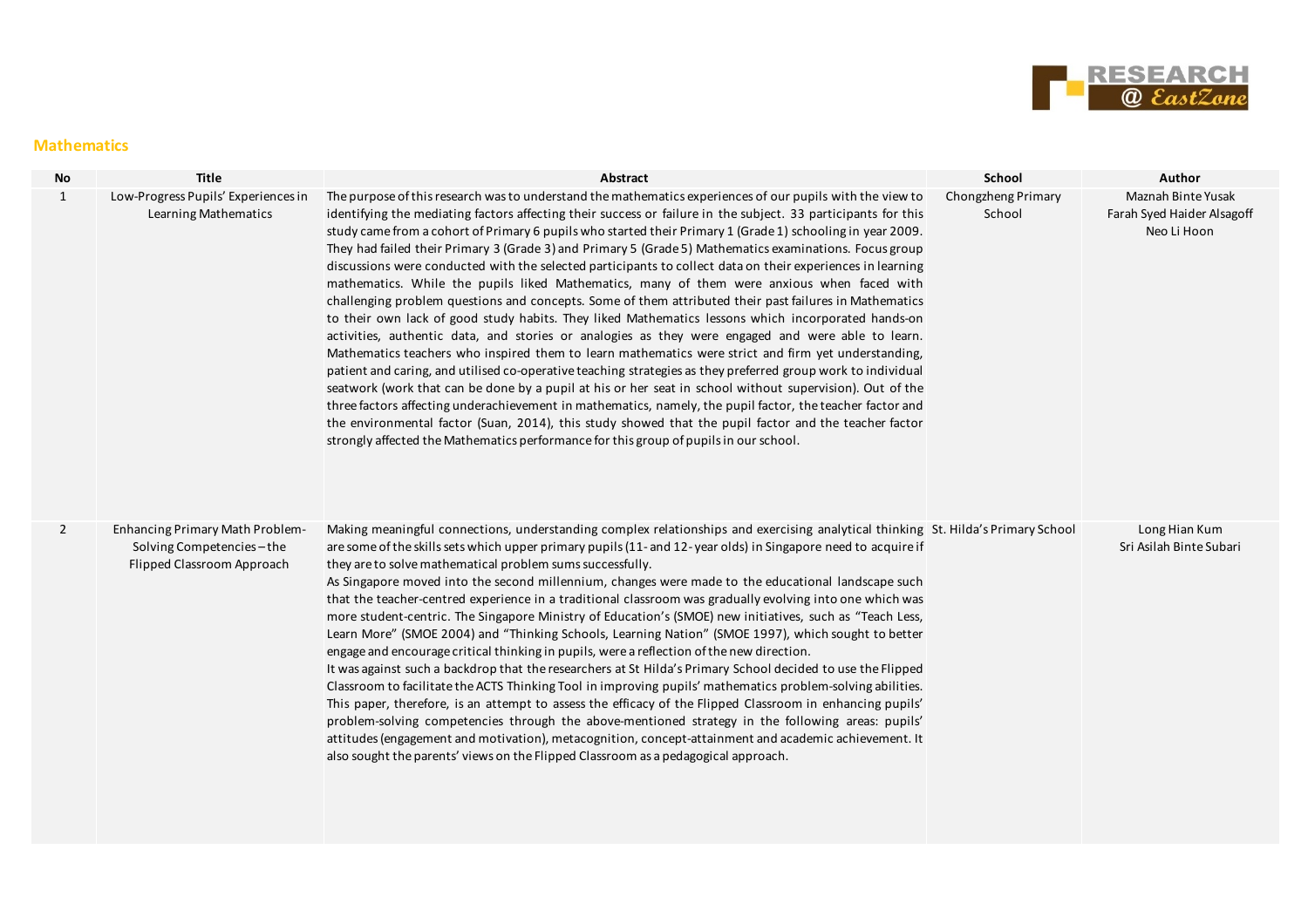

#### **Mother Tongue**

| <b>No</b> | Title                                                              | Abstract                                                                                                                                                                                                                                                                                                                                                                                                                                                                                                                                                                                                                                                                                                                                                                                                                                                                                                                                                                                                                                                                                                                                                                                                                                                                                                                                                                   | School | Author     |
|-----------|--------------------------------------------------------------------|----------------------------------------------------------------------------------------------------------------------------------------------------------------------------------------------------------------------------------------------------------------------------------------------------------------------------------------------------------------------------------------------------------------------------------------------------------------------------------------------------------------------------------------------------------------------------------------------------------------------------------------------------------------------------------------------------------------------------------------------------------------------------------------------------------------------------------------------------------------------------------------------------------------------------------------------------------------------------------------------------------------------------------------------------------------------------------------------------------------------------------------------------------------------------------------------------------------------------------------------------------------------------------------------------------------------------------------------------------------------------|--------|------------|
|           | Employing Videos as Stimulus to<br>Cultivate Students' Oral Skills | Psycholinguistics posits that oral expression is the external manifestation of language, and that there is an Coral Secondary School<br>internal mechanism which brings about the spoken language. In this article, teaching methods aim to<br>follow the three stages of this internal mechanism: (i) the planning of speech, (ii) the construction of speech<br>patterns and (iii) the execution of the planned speech. Employing videos as media sensory aids, we aim to<br>explore ways to effectively enhance the oral expressions of Secondary Three students.<br>As an introductory medium, videos are better able to provoke thought due to their dynamic, lively<br>characteristics that enable one to be immersed in specific scenarios. As such, it is easier to induce and<br>provoke thought, as well as better encourage students to express their ideas.<br>Firstly, when students watch the videos, we want them to pay attention to the plot, provide a simple<br>summary and draw out the theme of the video. Next, we want them to share their viewpoints, and employ<br>the theories of argument to elaborate on their viewpoints. Finally, we want students to succinctly<br>conclude their arguments.<br>In the course of teaching, one can better refine and aid the students' learning experience by also using mind<br>maps as a supporting tool. |        | Xia Shuang |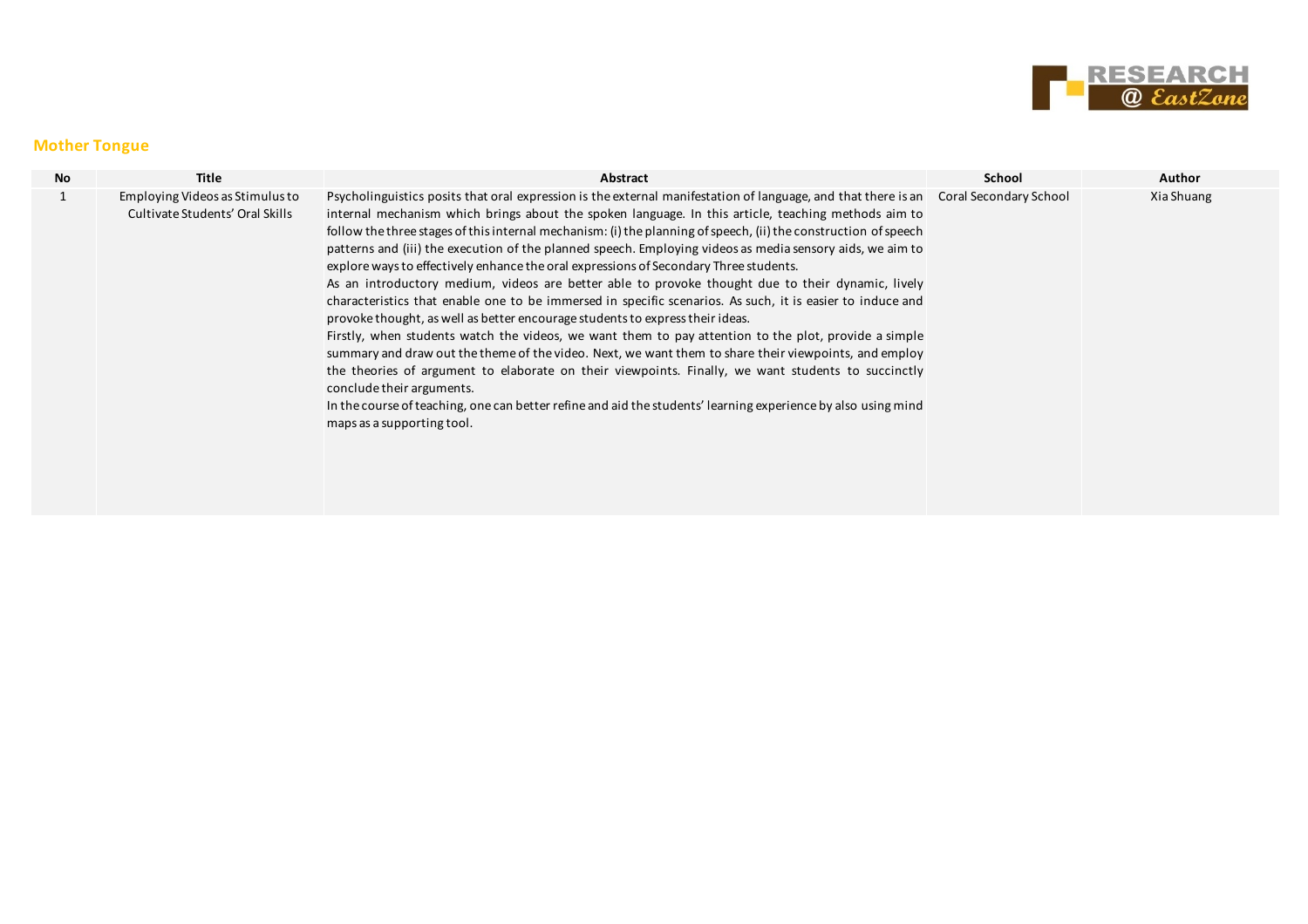

#### **Music**

| <b>No</b> | <b>Title</b> | Abstract                                                                                                                                                                                                                                                                                                                                                                                                                                                                                                                                                                                                                                                                                                                                                                                                                                                                                                                                                                                                                                                                                                                                                                                                                                                                                                                                                                                                                                                                                                                                                                                                                                                                                                                                                                                                                                                                                                                                                                                                                                                                | <b>School</b> | Author               |
|-----------|--------------|-------------------------------------------------------------------------------------------------------------------------------------------------------------------------------------------------------------------------------------------------------------------------------------------------------------------------------------------------------------------------------------------------------------------------------------------------------------------------------------------------------------------------------------------------------------------------------------------------------------------------------------------------------------------------------------------------------------------------------------------------------------------------------------------------------------------------------------------------------------------------------------------------------------------------------------------------------------------------------------------------------------------------------------------------------------------------------------------------------------------------------------------------------------------------------------------------------------------------------------------------------------------------------------------------------------------------------------------------------------------------------------------------------------------------------------------------------------------------------------------------------------------------------------------------------------------------------------------------------------------------------------------------------------------------------------------------------------------------------------------------------------------------------------------------------------------------------------------------------------------------------------------------------------------------------------------------------------------------------------------------------------------------------------------------------------------------|---------------|----------------------|
| 1         | Forms        | Music Lesson Study: Binary and Ternary Based on prior years' observations during teaching, and the review of music listening test scores by pupils, Canossa Convent Primary<br>the music teachers realised that the Primary Three (Grade 3) pupils have difficulty identifying the musical<br>form of a song (binary vs. ternary form) aurally. Hence, a lesson study on this topic was initiated to address<br>this concern. Lesson study is a teaching improvement process that involves teachers working in a small<br>group, collaborating with one another, meeting to discuss learning goals, planning an actual classroom<br>lesson (called a "research lesson"), observing how their ideas work in a live lesson with pupils, and then<br>reporting on the results so that other teachers can benefit from them. After ascertaining the link between<br>movement and musical understanding via literature review, the Music teachers decided to create a lesson<br>package using actions and movement to teach musical forms. The aim of the lesson study was to find out<br>whether the use of actions and movement helps pupils aurally identify the musical form of a song. Detailed<br>lesson plans and resources were developed. Peer observations and video tapings were completed for two of<br>the Primary Three classes. Pre- and post-listening tests were administered to the pupils and the data<br>collected was collated and analysed. One challenge faced was time constraints due to school events and the<br>long break in between the two parts of the lesson study. A suggestion for the future lesson plan is to include<br>the teaching of musical phrasing before introducing musical forms in order to help pupils appreciate the<br>music further. Analysis of the pre- and post-listening test scores shows that 45% of the pupils have<br>improved in their scores, which indicates that the use of actions and movement in teaching musical forms<br>is indeed an enabler for pupils to aurally identify the musical form of a song. | School        | Wong Yann Yuh Evelyn |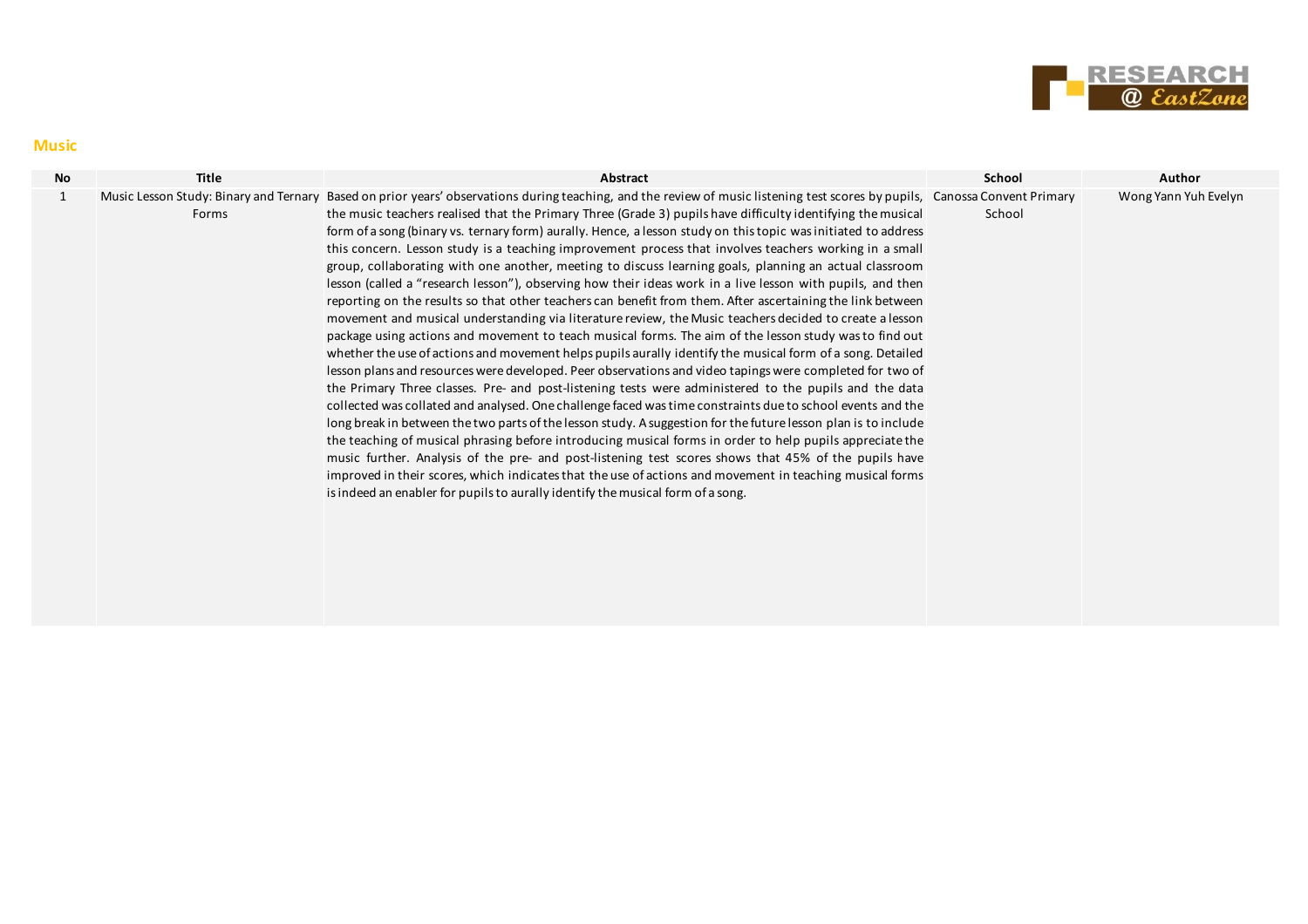

#### **Science**

| <b>No</b>      | Title                                                                                | Abstract                                                                                                                                                                                                                                                                                                                                                                                                                                                                                                                                                                                                                                                                                                                                                                                                                                                                                                                                                                                                                                                                                                                                                                                                                                                                                                                                                                                                                                                                                                                                                                                                                                                                                                                                                                                                                                                                                                                                                                                                                                                                                                                                                                                                                                                                              | School                       | Author                                                                           |
|----------------|--------------------------------------------------------------------------------------|---------------------------------------------------------------------------------------------------------------------------------------------------------------------------------------------------------------------------------------------------------------------------------------------------------------------------------------------------------------------------------------------------------------------------------------------------------------------------------------------------------------------------------------------------------------------------------------------------------------------------------------------------------------------------------------------------------------------------------------------------------------------------------------------------------------------------------------------------------------------------------------------------------------------------------------------------------------------------------------------------------------------------------------------------------------------------------------------------------------------------------------------------------------------------------------------------------------------------------------------------------------------------------------------------------------------------------------------------------------------------------------------------------------------------------------------------------------------------------------------------------------------------------------------------------------------------------------------------------------------------------------------------------------------------------------------------------------------------------------------------------------------------------------------------------------------------------------------------------------------------------------------------------------------------------------------------------------------------------------------------------------------------------------------------------------------------------------------------------------------------------------------------------------------------------------------------------------------------------------------------------------------------------------|------------------------------|----------------------------------------------------------------------------------|
| $\mathbf{1}$   | in the Teaching of Light and Heat to<br>Increase the Depth of Learning in<br>Science | Using the Flipped Classroom Approach This mixed methodology study comprising both causal and qualitative research was conducted in 2015.<br>The causal research (the investigation into an issue or topic that looks at the effect of one thing or variable<br>on another) used post-test between-group to investigate the effectiveness of the Flipped Classroom<br>approach for improving the performance of Primary 4 (Grade 4) middle-progress and high-progress pupils<br>in Science, while the qualitative research (the investigation to gain an understanding of underlying reasons,<br>opinions, and motivations with a view to acquire insights into the problem) examined the pupils'<br>experiences with the Flipped Classroom approach. The intervention for the causal research consisted of a<br>series of 10 one-hour lessons that were spread over a period of 10 weeks. The subjects in this study were<br>154 Primary 4 middle-progress and high-progress pupils. There were 77 high-progress and middle-progress<br>pupils in the experimental group and the same number of 77 high-progress and middle-progress pupils in<br>the control group. The quantitative data for this study was collected through post-tests while the<br>qualitative data was collected via focus group discussions (the gatherings of pupils from similar<br>backgrounds or experiences to discuss a specific topic of interest). The effect of the Flipped Classroom<br>approach was measured by comparing the combined Light and Heat post-test scores of the control and<br>experimental groups. The pupils' experiences with the Flipped Classroom approach were derived from the<br>data from 4 focus group discussions. The results showed that, when using the Flipped Classroom approach<br>for learning Light and Heat in Science, the experimental group of pupils had better post-test results than<br>the control group pupils. The majority of the pupils in the experimental group liked the Flipped Classroom<br>approach and had benefited from using it to learn about Light and Heat. However, some pupils did<br>encounter difficulties in using the Flipped Classroom approach and these pupils also gave practical<br>suggestions to improve its implementation. | Chongzheng Primary<br>School | Lim Winnie<br>Lim Yen Peng Linda<br>Luo Youde Bryon<br>Ng Zonghui<br>Tan Mei San |
| $\overline{2}$ | Practice of Science as Inquiry                                                       | From Theoretical Understanding to the This study sets out to achieve two things. Firstly, it gets to the core of what the researcher is trying to do - unggol Green Primary Schoor<br>revealing in a visible and tangible way, rather than on a theoretical basis, what an inquiry-based lesson can<br>look like. Secondly, the researcher provides a framework in the form of a term's unit plan to guide a Head of<br>Department of Science on how to design an inquiry-based curriculum that incorporates the academic<br>rigour necessary in the Singapore milieu. The researcher, in his unique position as a Head of Department of<br>Science, does the above by being fully cognizant of the challenges faced by both a curriculum-maker as well<br>as a classroom Science teacher.                                                                                                                                                                                                                                                                                                                                                                                                                                                                                                                                                                                                                                                                                                                                                                                                                                                                                                                                                                                                                                                                                                                                                                                                                                                                                                                                                                                                                                                                                            |                              | Long Soo Chiang, James                                                           |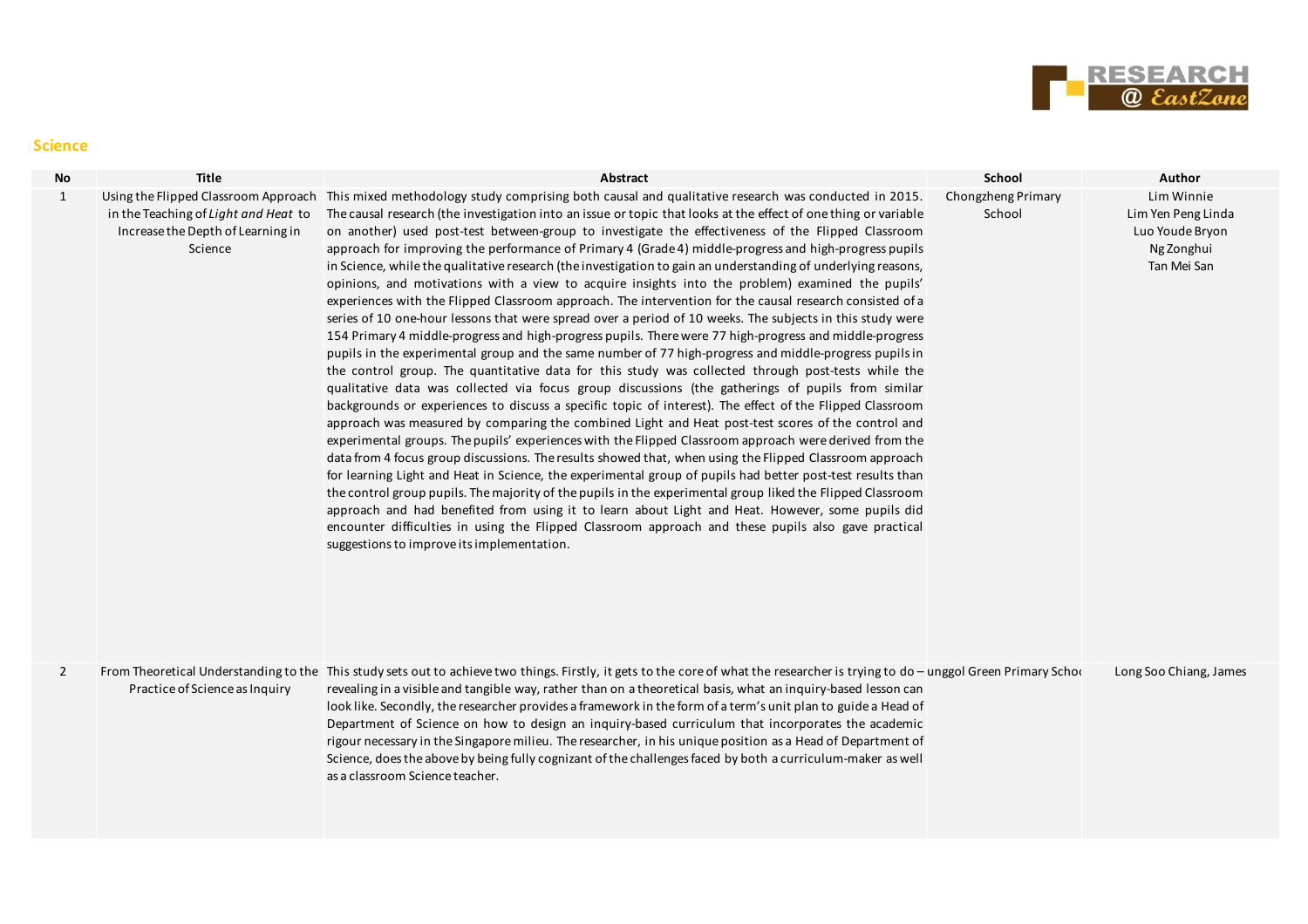

## **Geography**

| <b>No</b> | Title                                                                                                                                             | Abstract                                                                                                                                                                                                                                                                                                                                                                                                                                                                                                                                                                                                                                                                                                                                                                                                                                                                                                                                                                                                                                                                                                                                                                                                                                  | School | Author             |
|-----------|---------------------------------------------------------------------------------------------------------------------------------------------------|-------------------------------------------------------------------------------------------------------------------------------------------------------------------------------------------------------------------------------------------------------------------------------------------------------------------------------------------------------------------------------------------------------------------------------------------------------------------------------------------------------------------------------------------------------------------------------------------------------------------------------------------------------------------------------------------------------------------------------------------------------------------------------------------------------------------------------------------------------------------------------------------------------------------------------------------------------------------------------------------------------------------------------------------------------------------------------------------------------------------------------------------------------------------------------------------------------------------------------------------|--------|--------------------|
|           | A Writing Framework for Level of<br>Response Mark Scheme Questions<br>in Secondary Geography-The<br>Connective Approach in Geography<br>Education | This research was carried out over a two-year period at Hai Sing Catholic School in Singapore. The aim of Hai Sing Catholic School<br>this research was to look into how best to enable students to score well in their examinations and develop<br>the essential critical evaluation skills required for examinations and future employment as per the<br>education directive. This paper discusses the problems faced by students when tackling the LORMS<br>question (Level Of Response Mark Scheme question as specified by the Ministry of Education, Singapore)<br>and the steps taken to overcome these problems. The desired outcome was to create a Writing Framework<br>for student implementation. Throughout this research cycle, the Writing Framework was adapted<br>according to students' needs. The paper later discusses the relevance and potential that the Connective<br>Approach has within geography education. In particular, the students I taught improved almost<br>immediatey following the implementation of the Writing Framework. In addition, I was able to use the<br>Connective Approach to instruct my students clearly and concisely on how they could achieve full marks<br>for each LORMS question. |        | Hodkinson, Natalie |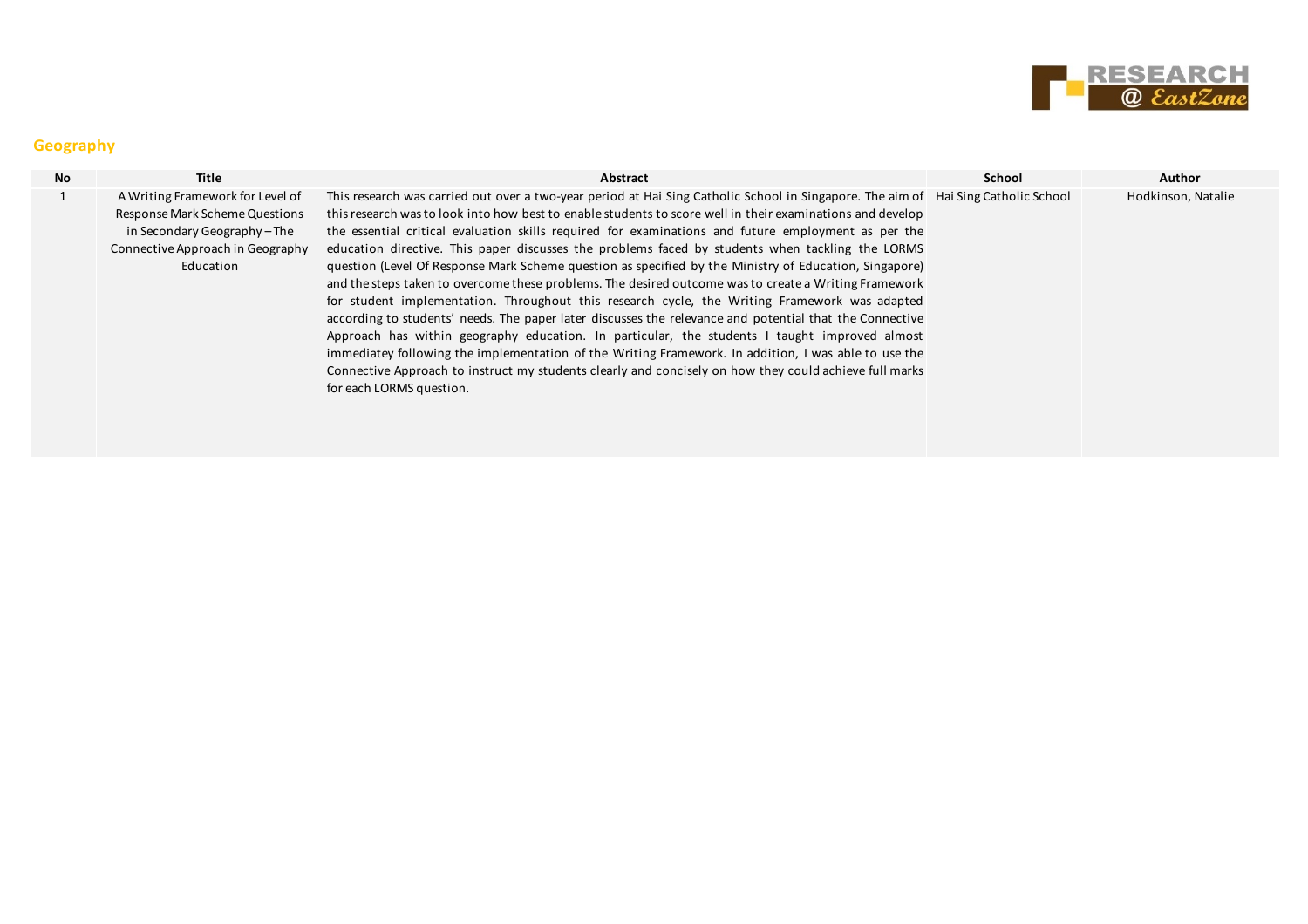

#### **Chemistry**

| <b>No</b> | <b>Title</b>                                                                     | Abstract                                                                                                                                                                                                                                                                                                                                                                                                                                                                                                                                                                                                                                                                                                                                                                                                                                                                                                                                                                                           | School | <b>Author</b>                 |
|-----------|----------------------------------------------------------------------------------|----------------------------------------------------------------------------------------------------------------------------------------------------------------------------------------------------------------------------------------------------------------------------------------------------------------------------------------------------------------------------------------------------------------------------------------------------------------------------------------------------------------------------------------------------------------------------------------------------------------------------------------------------------------------------------------------------------------------------------------------------------------------------------------------------------------------------------------------------------------------------------------------------------------------------------------------------------------------------------------------------|--------|-------------------------------|
|           | Teaching for the Understanding of<br>Chemistry at the Three Conceptual<br>Levels | Chemistry is perceived as a difficult subject by many secondary school students. It is highly conceptual and Pasir Ris Secondary School<br>involves many abstract concepts. It is known that chemistry has to be understood on three conceptual<br>levels – the macroscopic, sub-microscopic and symbolic levels. Adeptly linking the three levels is essential<br>for a thorough grasp of concepts in chemistry. With the goal of developing a methodological approach to<br>augment students' understanding of chemistry, we proposed a new lesson design framework that<br>incorporates the three conceptual levels. This framework was aptly applied to the teaching of two<br>concepts, namely, the strength of acids and the precipitation of salts. We envisage that the resources and<br>samples of students' work shared in this paper would inspire like-minded educators to be more deliberate<br>in applying the three conceptual levels of learning chemistry in their daily lessons. |        | Koh Bing Qin<br>Wong Yoke Ung |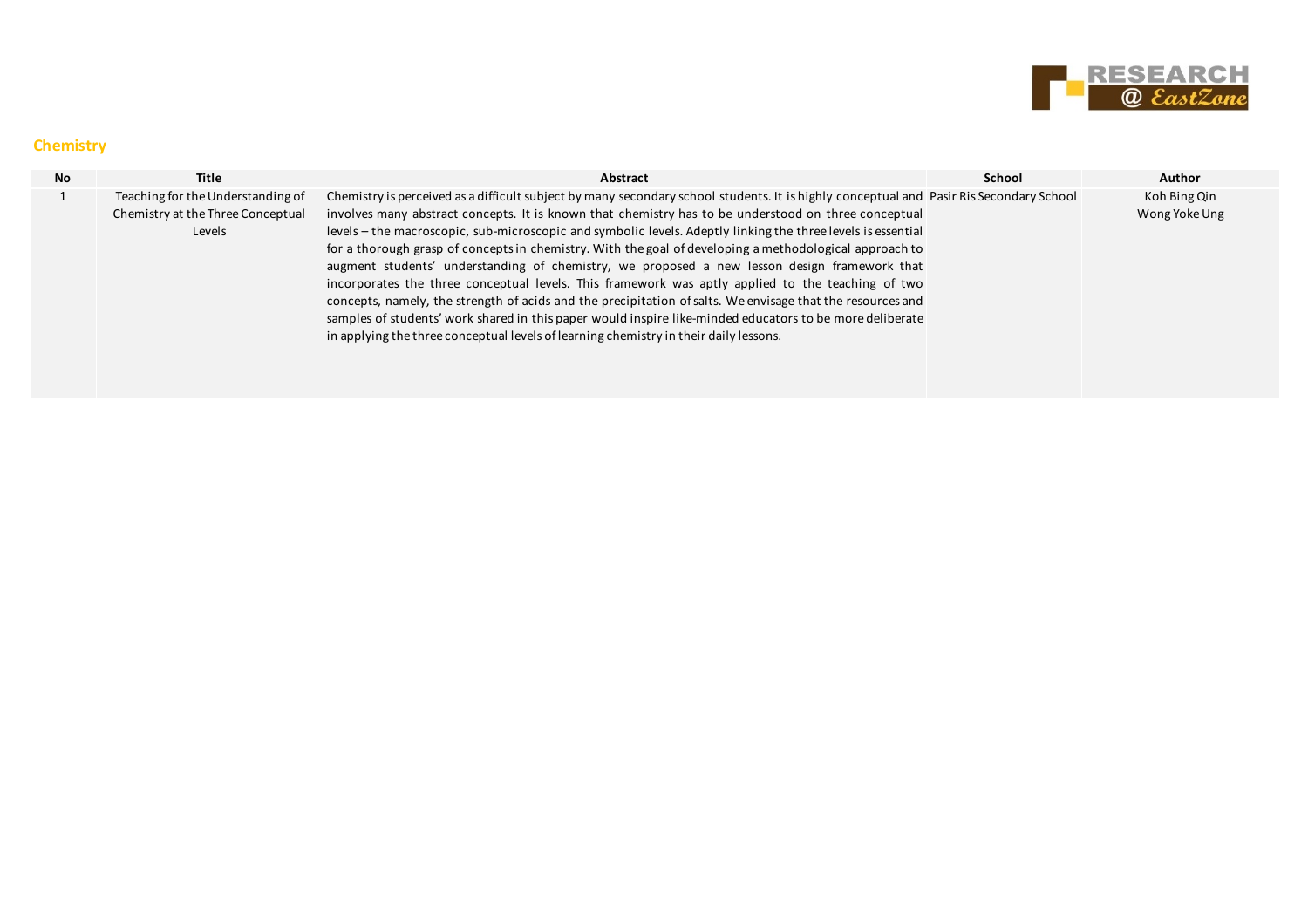

#### **Humanities**

| <b>No</b> | Title                              | Abstract                                                                                                                           | School | Author                       |
|-----------|------------------------------------|------------------------------------------------------------------------------------------------------------------------------------|--------|------------------------------|
|           | Enhancing Students' Performance by | There are several learning gaps that History students face in their attempts to answer source-based History Damai Secondary School |        | Ms Norharyati Hassan         |
|           | Involving Them in Error            | questions. Many lack the disciplined thinking needed for the subject, and as such, they are often unsure of                        |        | (1st Principal Investigator) |
|           | Analysis                           | what the questions are asking them to do and how to go about writing quality answers. To address these                             |        | Ms Rossana Ros               |
|           |                                    | learning gaps, a team of History teachers from Damai Secondary carried out Action Research in 2016 and                             |        | (2nd Principal Investigator) |
|           |                                    | 2017 to investigate if error analysis would help students in Grades 10 and 11 write better answers. The                            |        | Miss Abigail Tan             |
|           |                                    | team developed a 4-stage Package Approach to error analysis which was carried out during the school                                |        | (3rd Principal Investigator) |
|           |                                    | terms. Bite-sized learning was carried out before the error analysis package. In the process of the research,                      |        | Mr Chan Yong Hong            |
|           |                                    | we have found that we were able to induce double-loop learning in our students. Moreover, students who                             |        | Mdm Mariana Yunus            |
|           |                                    | have gone through the packaged lessons had improved in their academic scores.                                                      |        | Mr Zach Chong Wensheng       |
|           |                                    |                                                                                                                                    |        |                              |
|           |                                    |                                                                                                                                    |        |                              |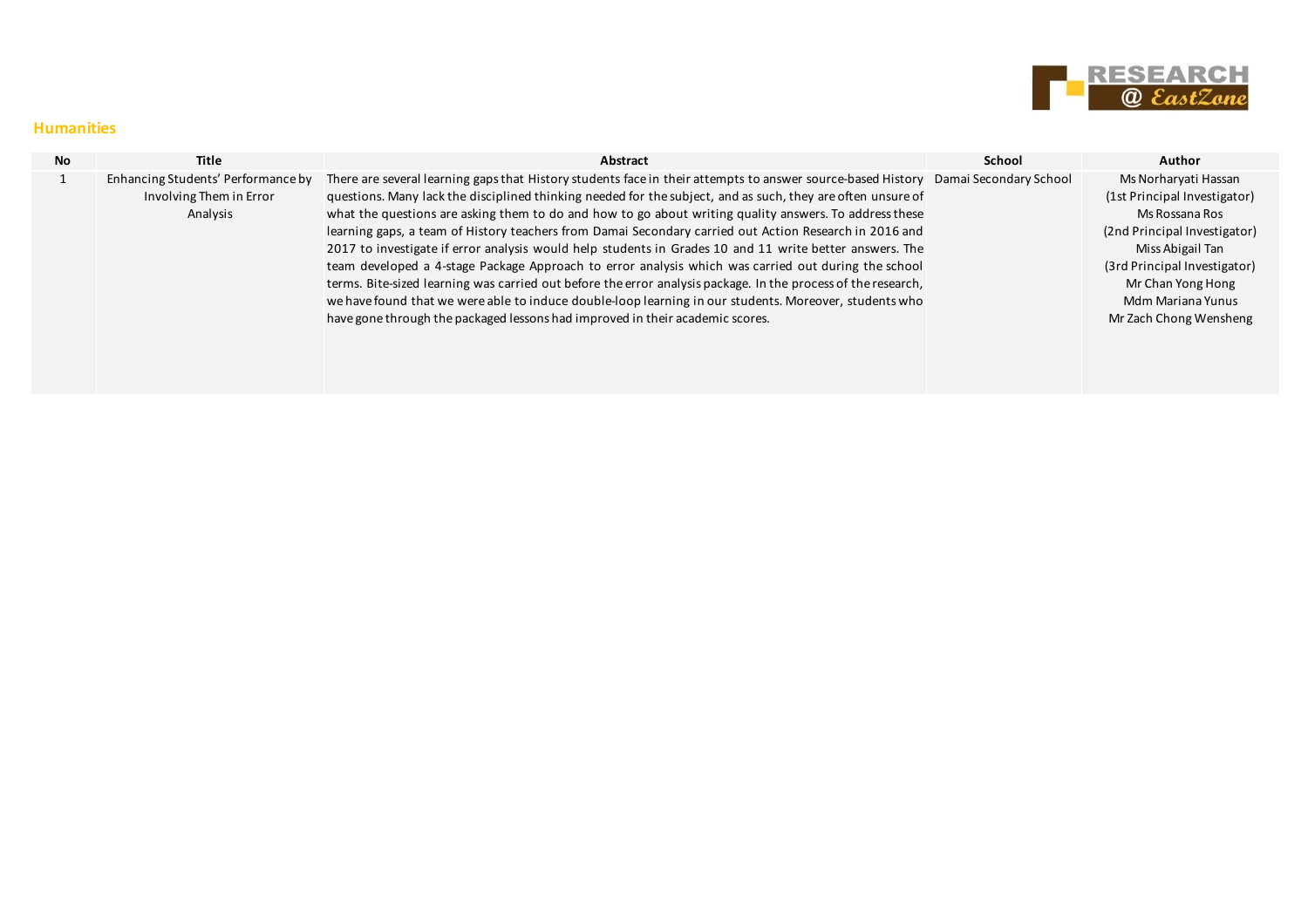

## **Physical Education**

| No. | Title                                             | Abstract                                                                                                                                                                                                                                                                                                                                                                                                                                                                                                                                                                                                                                                                                                                                                                                                            | School                       | <b>Author</b> |
|-----|---------------------------------------------------|---------------------------------------------------------------------------------------------------------------------------------------------------------------------------------------------------------------------------------------------------------------------------------------------------------------------------------------------------------------------------------------------------------------------------------------------------------------------------------------------------------------------------------------------------------------------------------------------------------------------------------------------------------------------------------------------------------------------------------------------------------------------------------------------------------------------|------------------------------|---------------|
|     | Apply Tabata as a Means to Get<br>Students Active | Students' perception of participation in a specific high-intensity interval training (HIIT) was examined.<br>Although traditional steady-state running has been proven to be effective for improving physical fitness, it<br>requires a substantial time commitment. This research study adopted an extremely low volume HIIT to help<br>students improve their fitness during their recess time. 44 lower secondary students (age: 13 and 14 years<br>old) performed 10 days of supervised Tabata, a form of low volume HIIT, comprising a total of 4 minutes of<br>exercise per session, where sessions of 8 reps of 20s sprints alternated with sessions consisting of 8 sets of<br>20s bodyweight exercises. The responses from this study suggest that Tabata serves as a means of getting<br>students active. | Ngee Ann Secondary<br>School | Tan Hee Pheng |